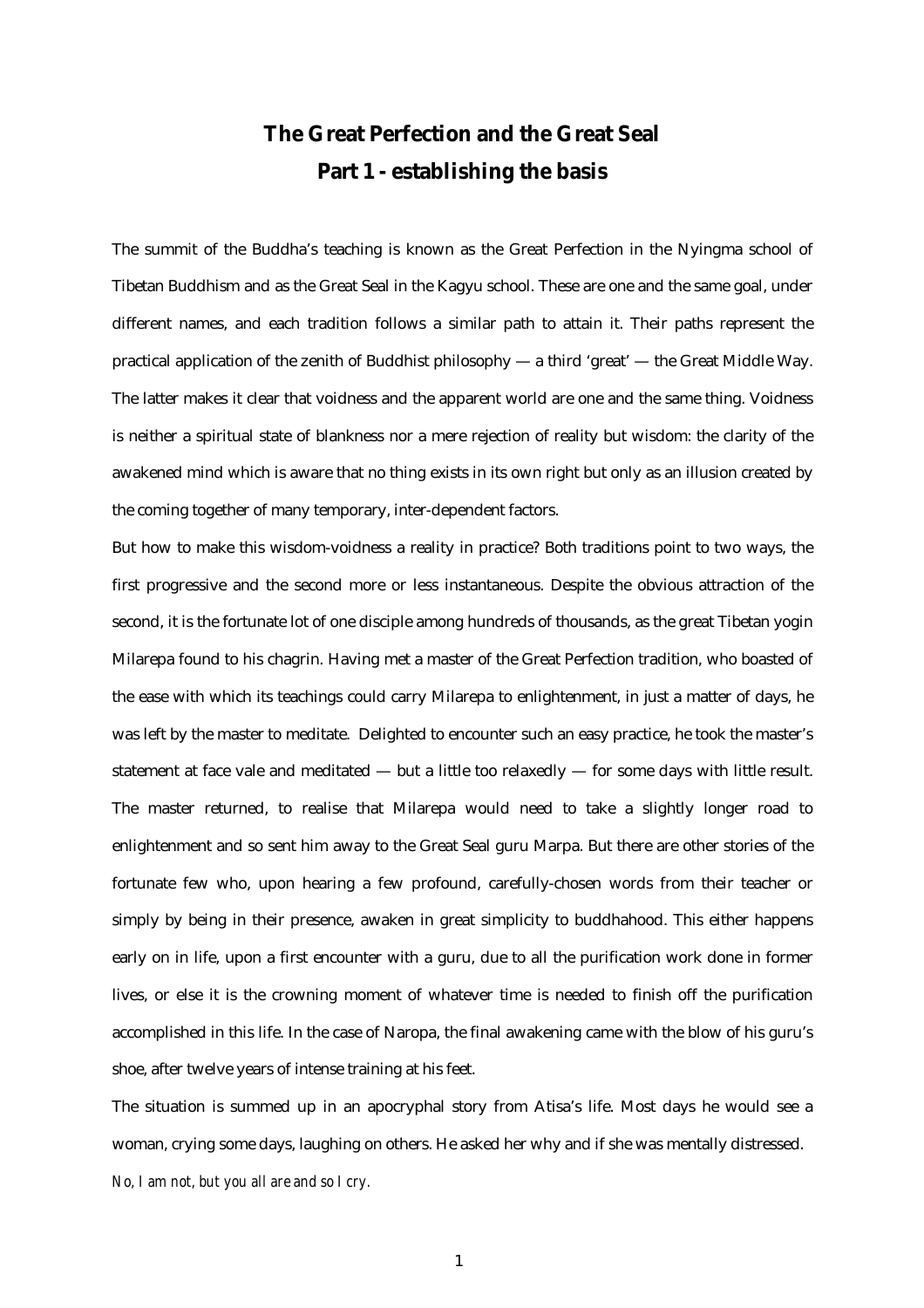## *Why*?

*One's own mind has been Buddha since time immemorial. Beings do not recognise it. Such a small mistake ! but through it hundreds of thousands of beings enter into incredible muddle and complications. Although their own mind is buddha, they suffer needlessly. I cry not being able to bear this. But then sometimes I laugh because, by simply recognising this small, basic error, and recognising the Buddha within, any one could be easily freed.*

Both traditions try to help people reach the state of faith and openness required for this 'simple' recognition to take place. In the meantime, they stress the absolute need, for most people, of properly completing a thorough preparation before entering into the very powerful teachings which reveal the truth about reality and the human mind. There are two main stages to this preparation. The first involves reflecting about life until a newer and franker vision of existence is in place. This training in *the four ways of transforming the mind* focusses on the rare potential of a human mind, on our fragile transience through mortality, on the power of one's actions to condition the way one experiences reality and, finally, upon the presence of suffering throughout worldliness.

The disciple then proceeds to the *four extraordinary foundation practices*.

The first involves cementing Buddhist faith and altruistic motivation. Using precise visualisations, one takes the sixfold Refuge of vajrayana as one makes prostrations. This is usually repeated at least 100,000 times. At the beginning and end of each practice session, the disciple takes the bodhisattva vows.

The second foundation consists of a profound method for freeing the mind of the most part of its unhealthy conditioning, due to the imprints of past negative karma. This is achieved through the Vajrasattva meditation, and 100,000 repetitions of the corresponding mantra, the deep meaning of which is one of always remaining within the sphere of ultimate purity.

Purification is followed by a discovery of the joy of freeing the mind of its clinging and entering totally into a state of dedication to enlightenment and working for the welfare of others. This is achieved through 100,000 practices of mandala practice: making both real and highly-symbolic offerings.

The fourth foundation practice is that of *guru yoga*. This is, in many ways, much more internalised,

2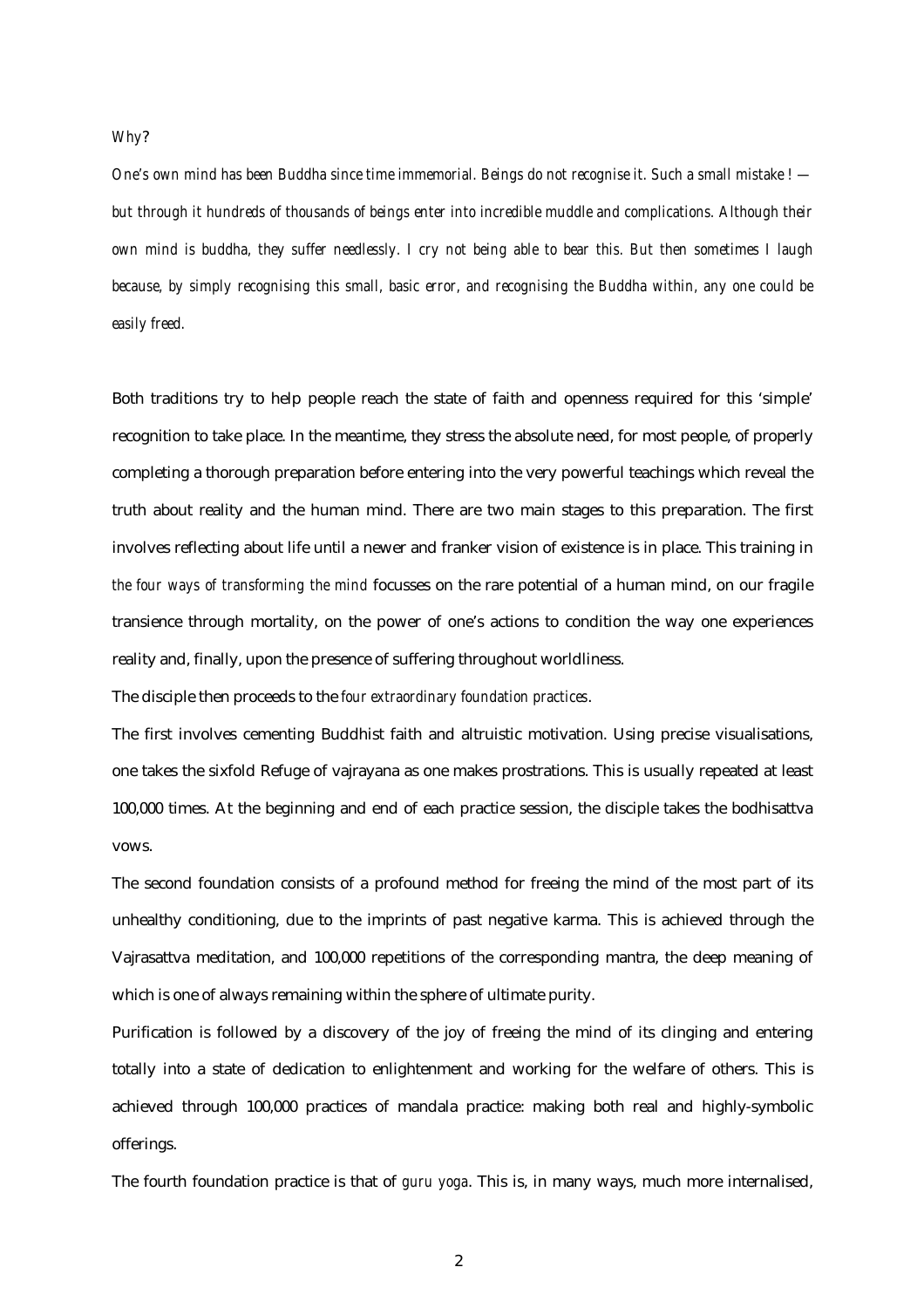drawing the mind into a state of openness and receptivity towards its own true, enlightened nature. The revelation of this true nature must, of necessity, come at first through an external source which can point out and confirm that the recognition of the Buddha within has been accurate and not just one of many other beautiful meditation experiences. The presence of a guru of an authentic Great Seal or Great Perfection lineage ensures this and this stage of preparation involves making a pure and sacred bond between the disciple, guru and lineage.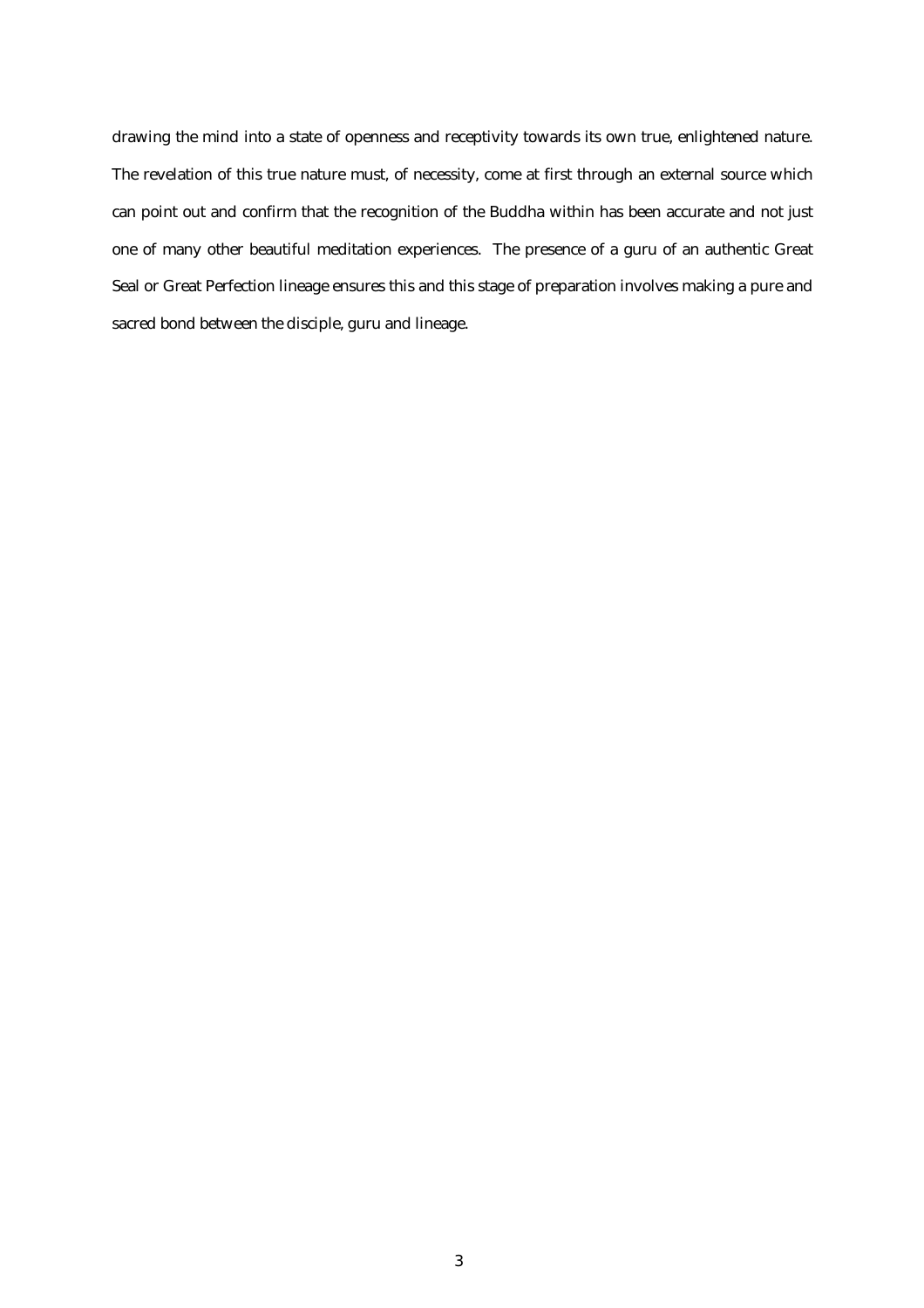## **The Great Perfection and the Great Seal Part 2 - establishing enlightenment**

Having thoroughly prepared the ground of their minds, through the various preliminary practices, the only way to discover the vast wisdom, voidness, compassion and power to help others which is within the mind is through skilful meditation. Whatever form this meditation takes, it is always done with the total conviction that all is already pure and perfect within. All that remains is to remove the psychological blockages preventing one from access to the innate perfection.

The path of practice has two main areas of activity. One, called the ultimate stage, is a journey into the depths of mind itself. Having established total stillness and control, one illuminates the spotlight of inner wisdom, as mind exams mind in great subtlety. This eternal voyage of discovery needs expert guidance from a guru. From it will emerge a recognition of *dharmakaya*, the fusion of voidness and wisdom which lies at the very core of mind.

The other area of activity — the creative stage — works not with the noumenon of mind but with its phenomenal manifestations. One needs to discover, in the everyday world of events, people, feelings, thoughts and reactions the same purity that has been discovered when alone on the meditation cushion. This process is usually aided by learning, through visualisation, to identify with one or another of the many yidams or buddhas. These yidam and guru-yoga practices each unblock specific areas of the relative mind. Each contains its own section of ultimate stage meditation. This creative stage of practice will, at enlightenment, give rise to all the relative buddha-activity expressed through *sambhogakaya* and *nirmanakaya*, during which one manifests beneficially in the lives of all those with whom there has been a past connection.

Having worked sufficiently on both creative and ultimate areas of meditation, the time will come when the meditator is stable and clear enough to be aided into a recognition of the buddha within. But even then, having recognised primordial purity, he or she will need to continue with both stages of practice for many years. Unlike an intellectual realisation, which can lead to wide and sweeping changes immediately (such as Newton's sudden understanding of gravity as the apple fell), realising one's buddha nature is a direct experience which, after the first glimpse, is soon lost and needs to be constantly rediscovered as it is stifled again and again by the habitual activities of mind. The glimpses